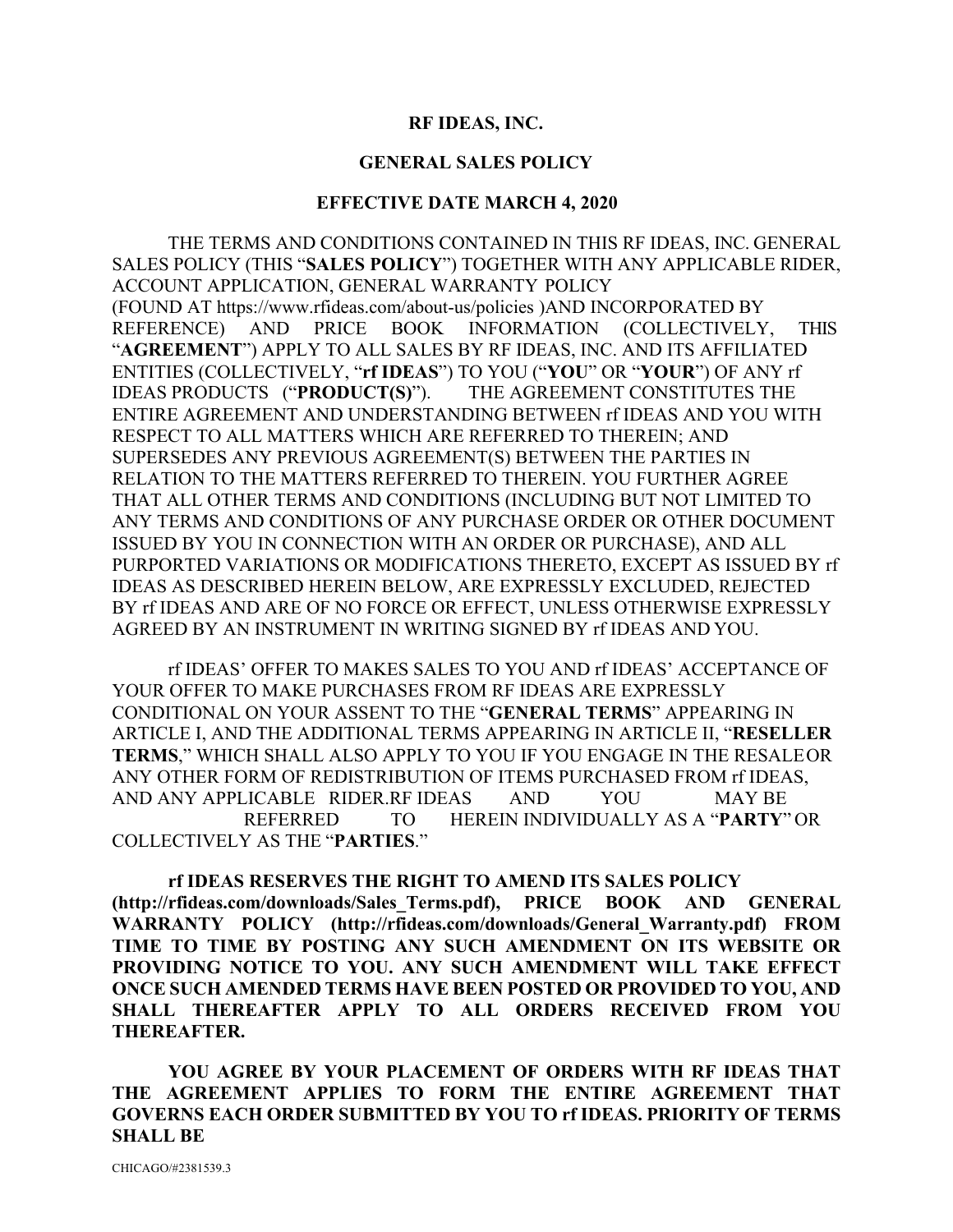## **GIVEN AS FOLLOWS: PRICE BOOK PAGES, GENERAL WARRANTY POLICY, APPLICATION AND SALES POLICY.**

### **ARTICLE I.**

#### **GENERAL TERMS**

#### **A. Credit Limit; Payment Terms**.

**1. Credit Limit**: YOUR credit limit is subject to the sole approval of rf IDEAS. Credit approvals are in the sole discretion of rf IDEAS which reserves the right to change YOUR credit limit at any time.

**2. Payment Terms**: YOU shall pay all undisputed portions of rf IDEAS' invoices within thirty (30) days from the date on the invoice. Except as expressly provided, all fees paid are non-refundable, and YOU have no right to set-off any amount invoiced to YOU. Any notice of error in an rf IDEAS invoice must be received by rf IDEAS in writing at the rf IDEAS address shown on the relevant invoice within ten (10) business days of the date on the invoice, after which period the rf IDEAS invoice shall be deemed undisputed.

Payments will be made only in the currency listed on rf IDEAS' invoice and to the address or account listed on the front of rf IDEAS' invoice. **rf IDEAS' pricing is based on the 30 day payment terms. rf IDEAS' acceptance of any deviation from these payment terms is at rf IDEAS' sole discretion and may be conditioned on YOUR acceptance of a pricing adjustment reflecting the increase in the associated cost or risk to rf IDEAS.**

Undisputed amounts which remain unpaid for thirty (30) days or more after the date on the invoice are overdue. In addition to any other available remedy, rf IDEAS reserves the right to suspend shipment(s), terminate orders or its offer to make sales to YOU, and charge a monthly interest rate of 1.5% (or the maximum permitted by applicable law, whichever is less) on those undisputed amounts remaining overdue.

YOU hereby grant and rf IDEAS reserves a purchase money security interest in each Product purchased by YOU, and in any proceeds thereof, for the amount of its purchase price plus any interest which may be accrued thereon. YOU authorize rf IDEAS to file a UCC financing statement and any other instrument necessary to perfect such security interest. Payment in full of the purchase price of the Product will release the security interest on that Product. If YOU default under any obligation in this subsection 2, "Payment Terms," YOU agree to make Products available so that rf IDEAS can repossess them without a breach of the peace. In the event rf IDEAS incurs collection costs or institutes suit to collect any amount owed by YOU under this Agreement, YOU agree to pay rf IDEAS' collection costs (including, without limitation, its attorneys' fees and court costs).

**B. Prices**. The prices for items sold hereunder will be the prices shown on the rf IDEAS order confirmation or any applicable Price Book information provided to YOU and in effect at the time rf IDEAS fulfills YOUR order, or as otherwise agreed on between YOU and rf IDEAS; provided, however, that if such prices are based on the purchase of a particular volume and YOU fail to purchase such volume, rf IDEAS shall have the right (in addition to any other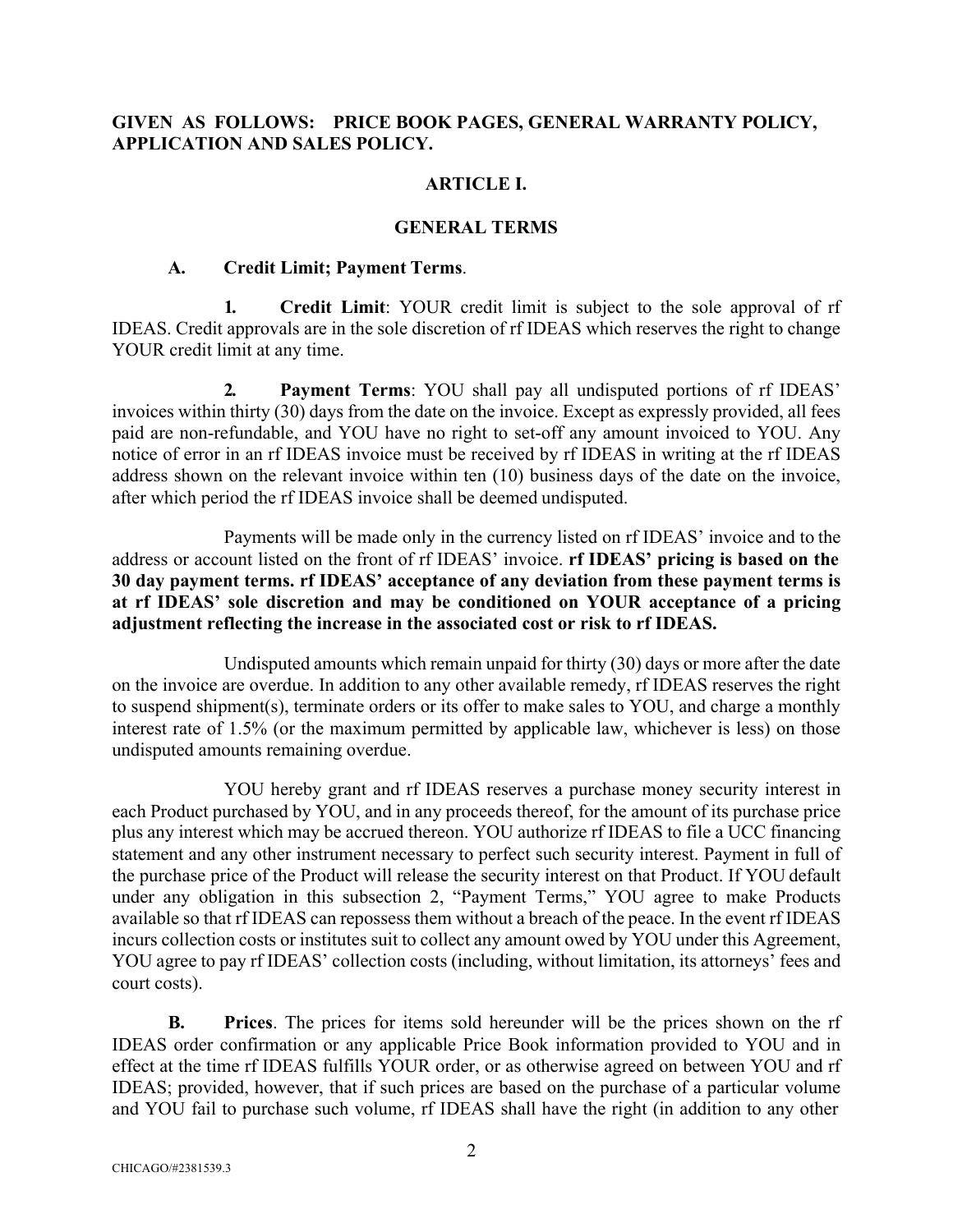remedies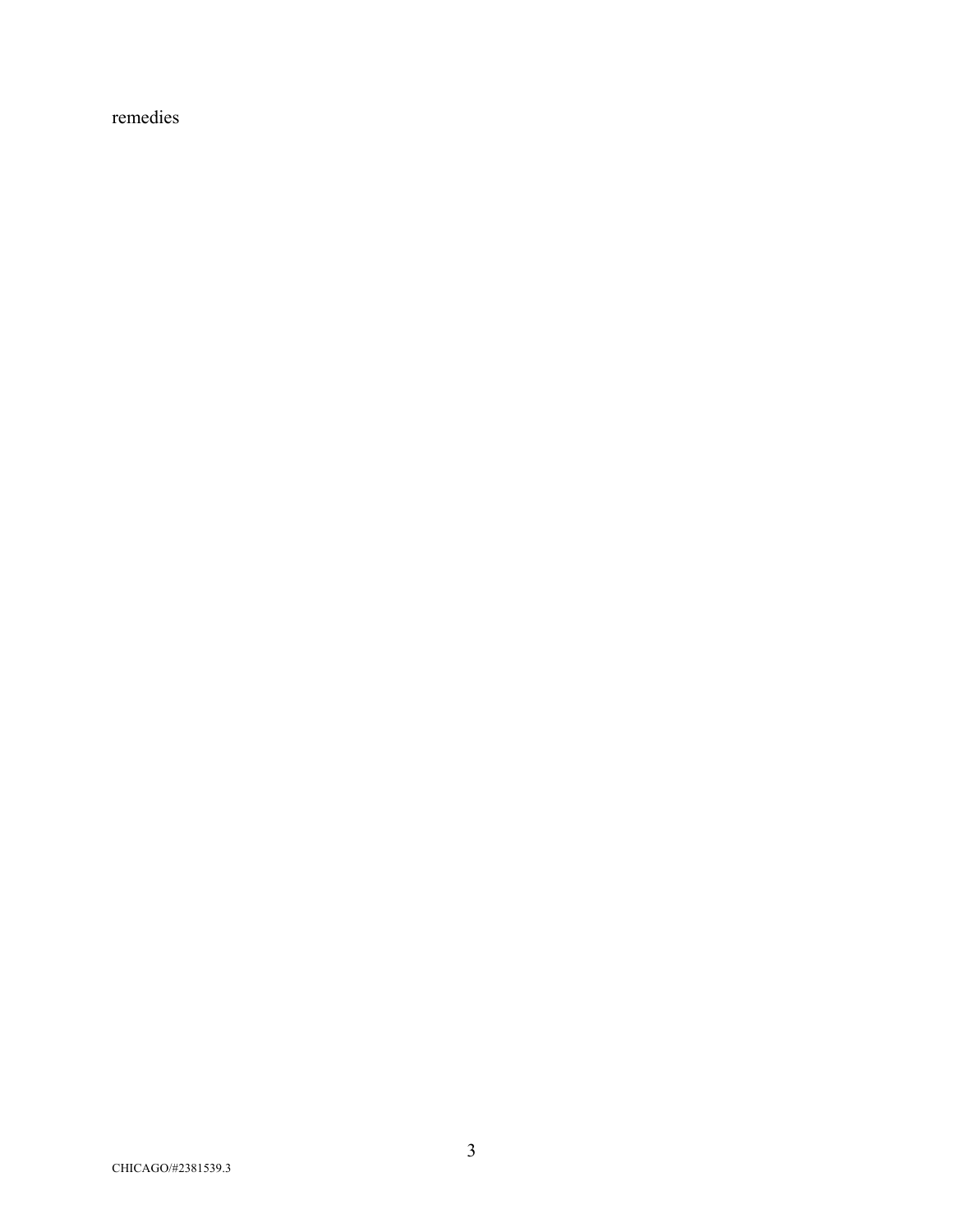available at law) to collect from YOU the difference between the price paid by YOU and the price for such items commensurate with the quantity actually purchased by YOU. rf IDEAS' prices are subject to change without notice.

**C. Taxes**. Prices do not include any national, state, local, or international property, license, privilege, sales, use, excise, gross receipts, VAT, duty or other like taxes relating to the sale, delivery, receipt, payment for or use of goods or services, including any interest, penalty and additional tax or other charge related to delay or failure to pay such amount ("**Taxes**"). If rf IDEAS is required to collect such Taxes, such Taxes will be itemized separately on the invoice and paid by YOU. rf IDEAS will accept a valid Tax exemption certificate from YOU, if applicable. If an exemption certificate previously accepted by rf IDEAS is not recognized by the governmental taxing authority involved, YOU agree to promptly reimburse rf IDEAS for any Taxes covered by such exemption certificate which rf IDEAS is required to pay.

# **D.** Order Changes and Cancellation; Non-Warranty Standard Product Returns.

**1. Standard Product**: "**Standard Products**" are defined as Products that meet rf IDEAS' published description and specifications. Standard Products may contain rf IDEAS' then current version of standard firmware and are listed on rf IDEAS' published price list in effect at the time the order is placed.

**None of the following are considered Standard Products: cards, tags, keys, and transponders.** For additional description of items that are outside of the scope of Standard Products, please see the definition of "Custom Products," below.

YOU may submit changes and cancellations to orders for Standard Product at no additional cost to YOU within twenty-four (24) hours of rf IDEAS' confirmation of YOUR order. Thereafter, order changes shall be subject to a surcharge of ten percent (10%) of the then current chargeable amount for the affected portion of the order; and order cancellations shall be subject to a surcharge of twenty percent (20%) of the then current chargeable amount for the affected portion of the order. Imposition of any of the aforementioned surcharges shall be at rf IDEAS' sole discretion.

**2. Custom Products**: "**Custom Products**" are defined as (a) magnetic stripe cards (b) preprogrammed cards, tags, keys, and transponders, (c) cards, tags, keys and transponders with custom marking and/or printing, and (d) any Product subject to custom- engineering or modification. By way of example only, custom-engineering or modification may include, but are not limited to, such things as custom firmware, Product housings that are not rf IDEAS' published standard colors or sizes, and changes made to a Product when it is received by Reseller, including changes to housings, programming, and operating parameters.

ORDERS FOR CUSTOM PRODUCTS ARE NON-CANCELABLE. ORDERS FOR CARDS OR OTHER CREDENTIALS PLACED BY YOU ARE NON-CHANGEABLE AND NON-CANCELABLE.

Except for Custom Product, YOU may submit to rf IDEAS requested changes to Custom Products orders at no charge to YOU up to four (4) weeks prior to rf IDEAS' designated shipment date. Nonexempt Cards/tags with custom artwork require an art proof and purchase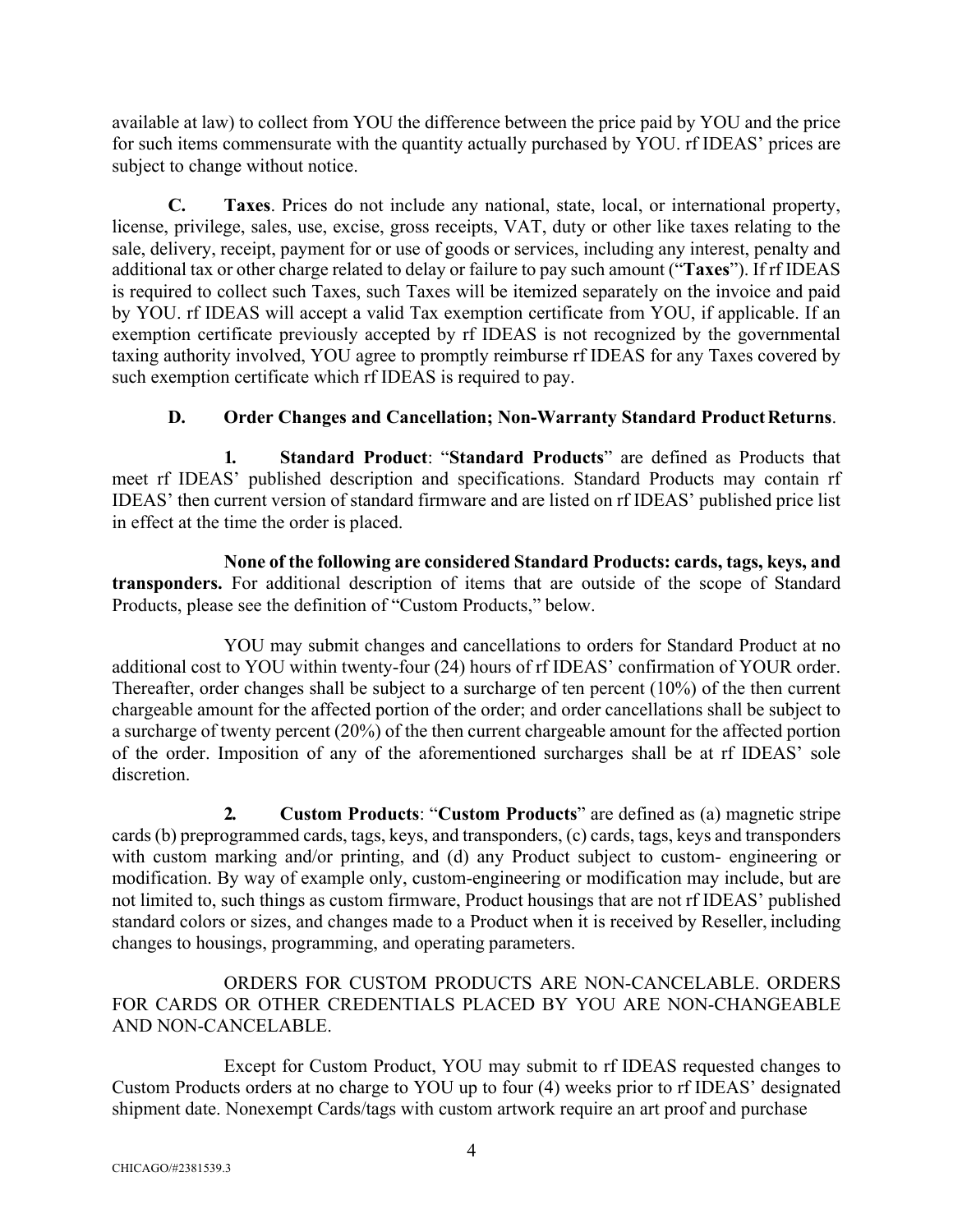order by YOU and an order acceptance by rf IDEAS. Custom Products require a signed approval of the Product specification by both rf IDEAS and YOU, a purchase order by YOU, and an order acceptance by rf IDEAS. Changes made to Custom Product orders received by rf IDEAS within four (4) weeks of rf IDEAS' designated shipment date shall be subject to a surcharge of up to thirty percent (30%) plus any additional fees or costs related to YOUR requests for Product redesign or modification.

**3. Non-Warranty Product Returns**: Subject to the conditions described below, rf IDEAS will issue to Customer a credit equal to the purchase price (treatment of associated taxes, VAT, or the like subject to applicable law), minus a restocking charge of up to thirty percent (30%) , for all rf IDEAS approved returns for Standard Products only.

 Customer has the right to enter an order for no more than two (2) units for the purpose of a proof of concept. The units that are ordered should be recommended by the rf IDEAS sales team. If the units do not work as planned, customer can return for full credit within thirty (30) days.

Standard Products may be returned for credit only within thirty (30) days from the original purchase order date. The Standard Product must be new and in complete, undamaged, original factory packaging. Credit will not be issued for damaged, shop worn or previously installed Standard Products, or for Standard Products which have missing parts or which have defaced or damaged packaging.

Freight to rf IDEAS' facility will be at Customer's expense.

### **Except for valid warranty claims, rf IDEAS does not accept returns of any Custom Products (including, without limitation, any pre-programmed credentials, custom cards, tags, keys, and transponders).**

The process for submitting Standard Products to rf IDEAS for a reason other than a warranted Product defect is as follows:

i. Customer shall inform rf IDEAS Customer Service that Customer wishes to return Standard Product(s) for a reason other than a warranted Product defect.

ii. Customer shall provide rf IDEAS Customer Service with the following: a. The part number and serial number of the Standard Product(s). b. The reason the Standard Product is being returned. c. The original Purchase Order number.

iii. Upon confirmation of the return request, rf IDEAS will issue an RMA number to Customer.

iv. Customer must ship the Standard Product(s), with the RMA number clearly marked on the package, to an rf IDEAS Sales Office within thirty (30) days of rf IDEAS' issuance of an RMA number. Any package returned to rf IDEAS without an RMA number or with a ship date later than thirty (30) days after issuance of rf IDEAS' RMA number will be refused and shipped back to Customer.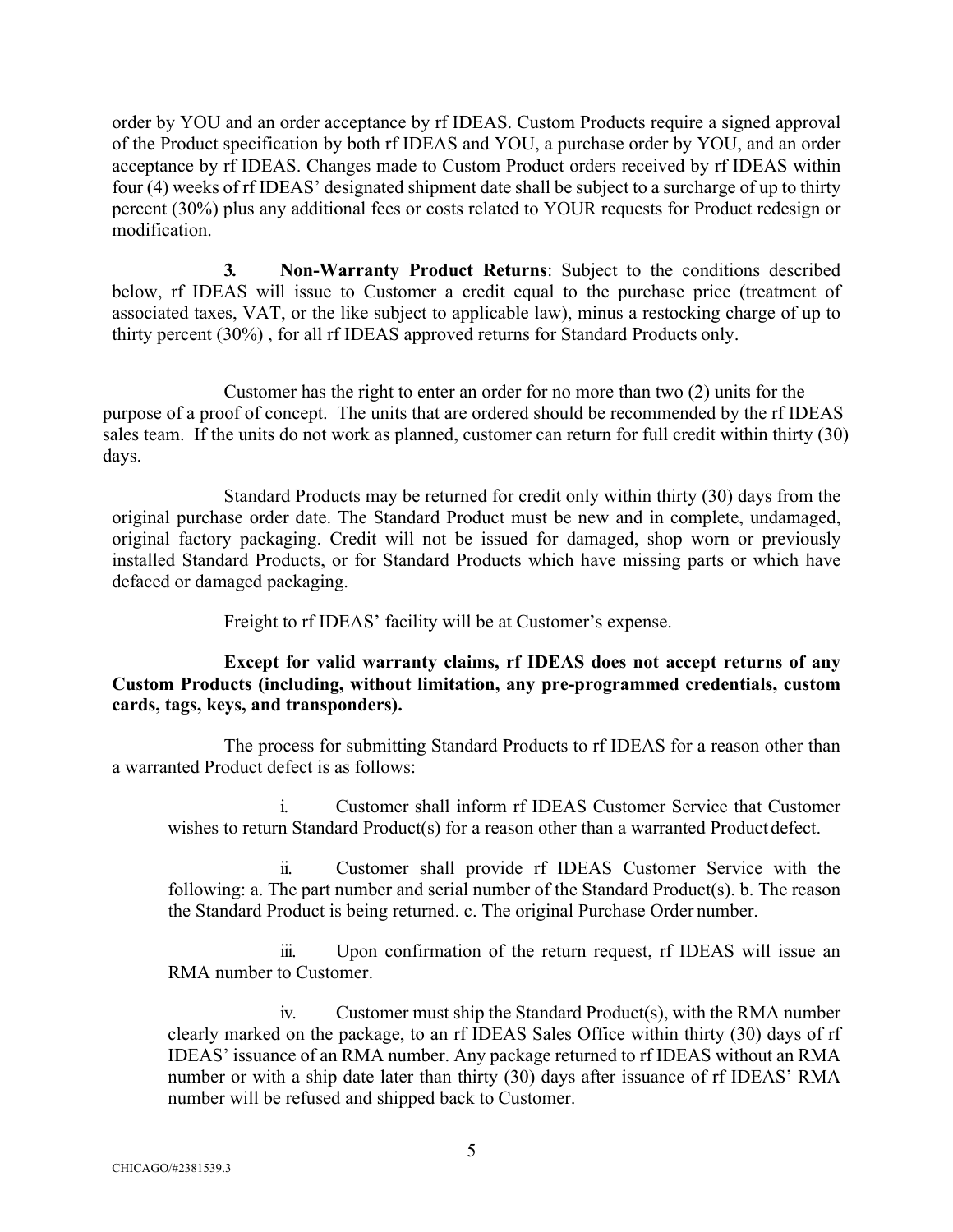v. Customer will be issued a credit for the total purchase price of the appropriately returned Standard Product(s), less the restocking charge of up to thirty percent (30%).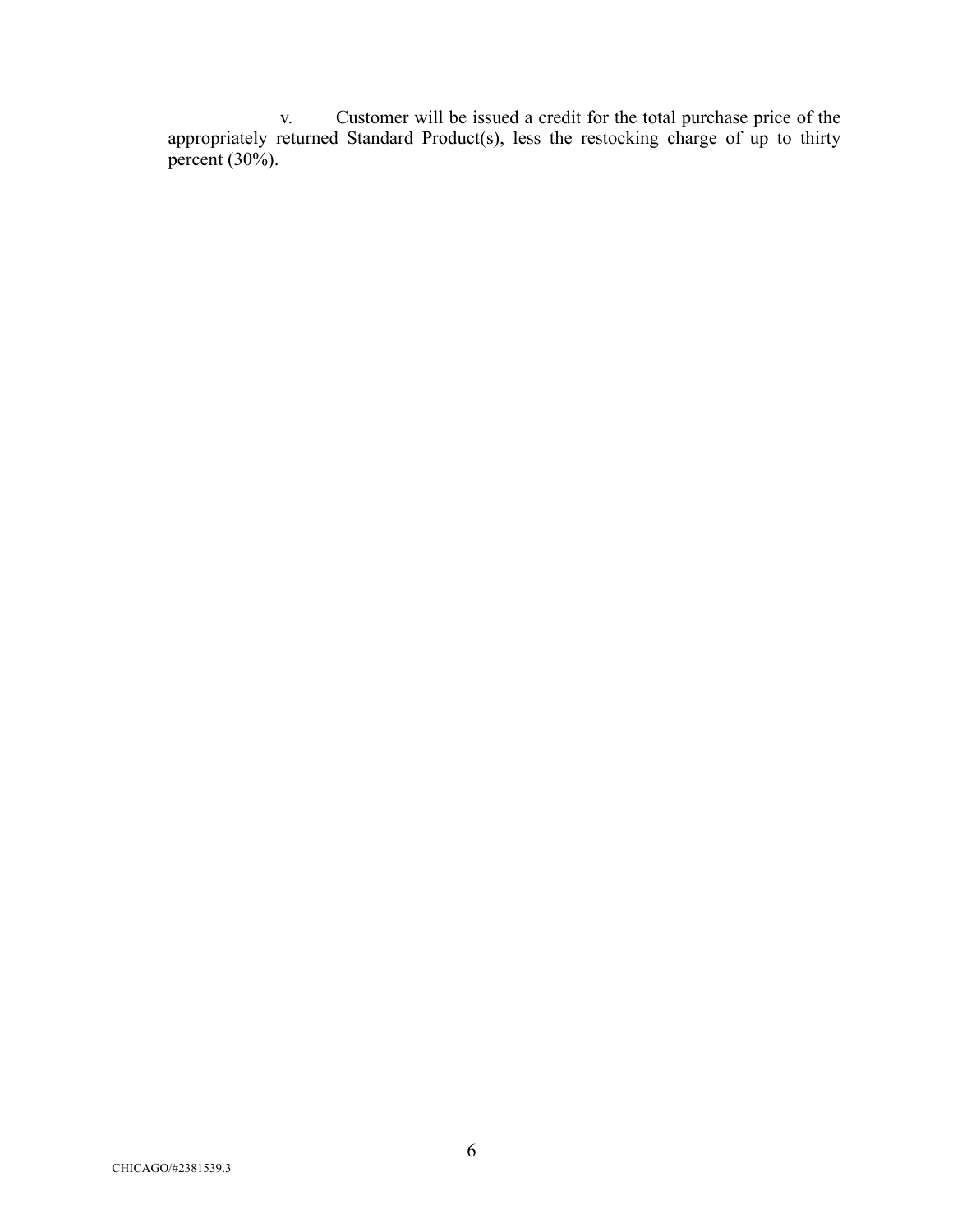**4. Product Warranty**: For applicable Product warranty, please see the General Warranty Policy available at http://rfideas.com/downloads/General\_Warranty.pdf or from your local sales representative, and any relevant warranty terms included with the Product documentation. rf IDEAS Products are intended for consumer applications. rf IDEAS assumes no liability for the performance of Product, except as set forth in the General Warranty Policy. rf IDEAS Products are not suitable for use in biological hazard applications, nuclear control applications, radioactive areas, or any applications that provide life support or any critical function necessary for the support or protection of life, property or business interests, unless expressly set forth herein or in applicable Product documentation. YOU assume all responsibility and liability for the use of any Product in any of the foregoing applications.

**E. Order Acceptance and Shipment (Product Availability)**. rf IDEAS is under no obligation to with respect to YOUR order until rf IDEAS confirms to YOU its acceptance of the order. Upon acceptance of an order by rf IDEAS and the satisfaction of all rf IDEAS prerequisites prior to delivery, rf IDEAS shall ship Product and any associated product documentation to YOU, by full or partial shipment, in tangible form or via electronic delivery (if available), in accordance with rf IDEAS' order confirmation. All Product and documentation delivered in a tangible form shall be shipped Ex Works (EXW; INCOTERMS 2010) rf IDEAS' site (e.g., Rolling Meadows, IL or other site designated by rf IDEAS); and shall be deemed shipped upon being made available to YOUR carrier at rf IDEAS' site. Title (except as for the aforementioned security interest retained by rf IDEAS) and risk of loss or damage to hardware product, documentation media, and software media shall pass from rf IDEAS to YOU upon presentation of the hardware product, documentation media or software media to YOUR carrier at rf IDEAS' site. Fees associated with customs formalities are YOUR sole responsibility. **All documentation and software content is licensed (not sold) under the terms accompanying the documentation or software.**

rf IDEAS will assign estimated shipment dates on orders based on the availability of Product and rf IDEAS' acceptance of YOUR order. rf IDEAS will make commercially reasonable efforts to meet its assigned shipment dates. However, rf IDEAS will not be liable for its failure to meet such dates. If YOU request or otherwise cause rf IDEAS to store products beyond the assigned shipment date, YOU will be invoiced for the total price of the stored products and the costs of the storage and insurance on such products. **rf IDEAS shall have no liability to YOU for delayed or cancelled shipments due to rf IDEAS' compliance with applicable trade or export regulations or sanctions.**

**F. Minimum Order Requirements and Packaging**. The minimum acceptable order value is U.S. \$100.00 (or its equivalent in local currency) for all orders. The minimum Proximity/iCLASS/magnetic stripe card/tag/key order quantity is 100 units for all standard cards/tags/keys, 500 units for cards/tags/keys with custom artwork/design and for cards that differ in size from a standard credit card (2  $1/8$ " X 3  $3/8$ "). The minimum ProxPass® tag order quantity is 10 units for all standard ProxPass® tags. The minimum Wiegand card/tag/key order quantity is 100 units for all standard Wiegand cards/tags/keys. Wiegand card and tag Product shipments are subject to a 5% variation from ordered quantity.

rf IDEAS will package the Products in accordance with its customary practices. YOU shall pay or reimburse rf IDEAS for the costs of any special packaging requested by YOU. rf IDEAS shall accommodate any such request in its sole discretion.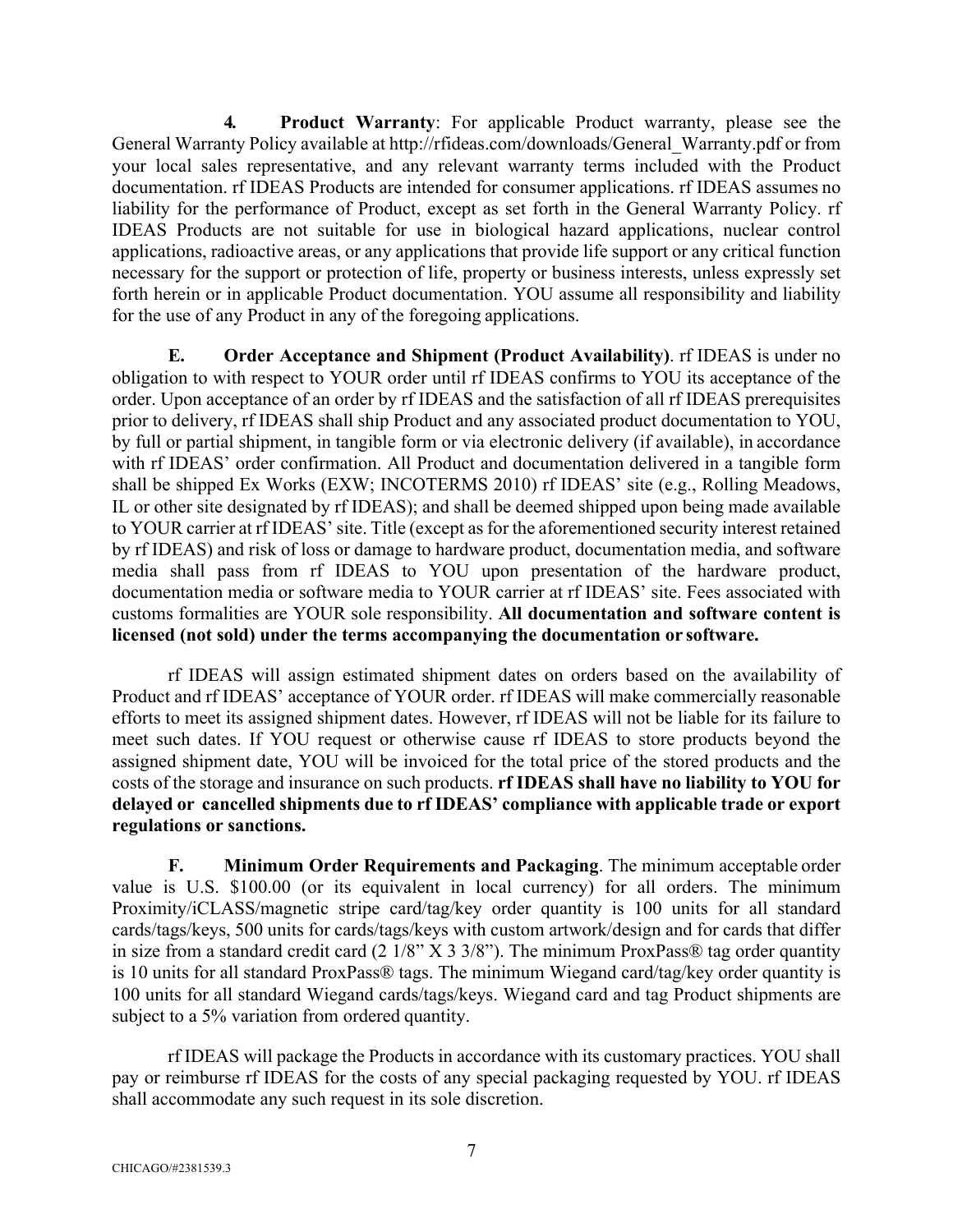**G. Product Availability and Design**. rf IDEAS reserves the right to discontinue the manufacturing of any of the Products, to make changes in their design, or to make improvements to the Products at any time that do not affect the form, fit or function of the Product without prior notice to YOU. In any such event, rf IDEAS will not be required to change Product previously sold to YOU. No part of this paragraph will be deemed to affect the obligation of rf IDEAS to fill orders previously accepted.

**H. Limitations of Liability. TO THE MAXIMUM EXTENT PERMITTED BY APPLICABLE LAW, THE TOTAL LIABILITY OF rf IDEAS AND ITS SUPPLIERS FOR ALL DIRECT DAMAGES RELATING TO OR ARISING FROM THIS AGREEMENT, INCLUDING, WITHOUT LIMITATION, CONTRACT DAMAGES AND DAMAGES FOR INJURIES TO PERSONS OR PROPERTY, WHETHER ARISING FROM rf IDEAS' BREACH OF THIS AGREEMENT, BREACH OF WARRANTY, NEGLIGENCE (WHETHER ACTIVE, AFFIRMATIVE OR GROSS), STRICT LIABILITY, OR OTHER TORT WITH RESPECT TO THE PRODUCTS, OR ANY SERVICE PROVIDED IN CONNECTION WITH THE PRODUCTS OR OTHERWISE, SHALL IN NO EVENT EXCEED THE AMOUNT rf IDEAS RECEIVED FROM YOU FOR THE PARTICULAR PRODUCT OR SERVICE GIVING RISE TO THE LIABILITY. rf IDEAS WILL NOT BE RESPONSIBLE OR LIABLE FOR ANY DAMAGE OR LOSS RESULTING FROM THE OPERATION OR PERFORMANCE OF ANY THIRD PARTY PRODUCT OR ANY SYSTEMS IN WHICH AN rf IDEAS PRODUCT IS INCORPORATED.**

**TO THE EXTENT PERMITTED BY APPLICABLE LAW, IN NO EVENTSHALL rf IDEAS BE LIABLE FOR ANY SPECIAL, INCIDENTAL, INDIRECT OR CONSEQUENTIAL DAMAGES ARISING OUT OF OR RELATING TO THIS AGREEMENT, INCLUDING BUT NOT LIMITED TO LOSS OF BUSINESS, REVENUE, PROFITS, GOODWILL, USE, DATA OR OTHER ECONOMIC ADVANTAGE AND ANY NON-ECONOMIC LOSSES, REGARDLESS OF THE LEGAL THEORY ON WHICH ANY SUCH DAMAGES MAY BE BASED AND EVEN IF A PARTY HAS BEEN ADVISED IN ADVANCE OF THE POSSIBILITY OF SUCH**

**DAMAGES. These limitations shall apply notwithstanding the failure of the essential purpose of any limited remedy specified herein.**

**I. Confidentiality**. A Party receiving (the "**Recipient**") confidential information, proprietary information that is not generally known to the public, information that is labeled as confidential or information that is disclosed under circumstances such that a reasonable person would know to treat such information as confidential (collectively, "**Confidential Information**") must keep it confidential using the same degree of care that it exercises with respect to its own information of like importance but in no event less than reasonable care, and may disclose and/or use it only for the purposes for which it was provided under the Agreement. For purposes of these Terms and Conditions of Sale, information disclosed in a New Account Application Form and Price Book information shall be considered Confidential Information. Except as expressly provided in these Sales Policy, Confidential Information may be disclosed only to a Recipient's employees or contractors obligated to the Recipient under similar confidentiality restrictions and only for the purposes for which it was provided. These obligations do not apply to information which: (a) is rightfully obtained by the Recipient without breach of any obligation to maintain its confidentiality; (b) is or becomes known to the public through no act or omission of the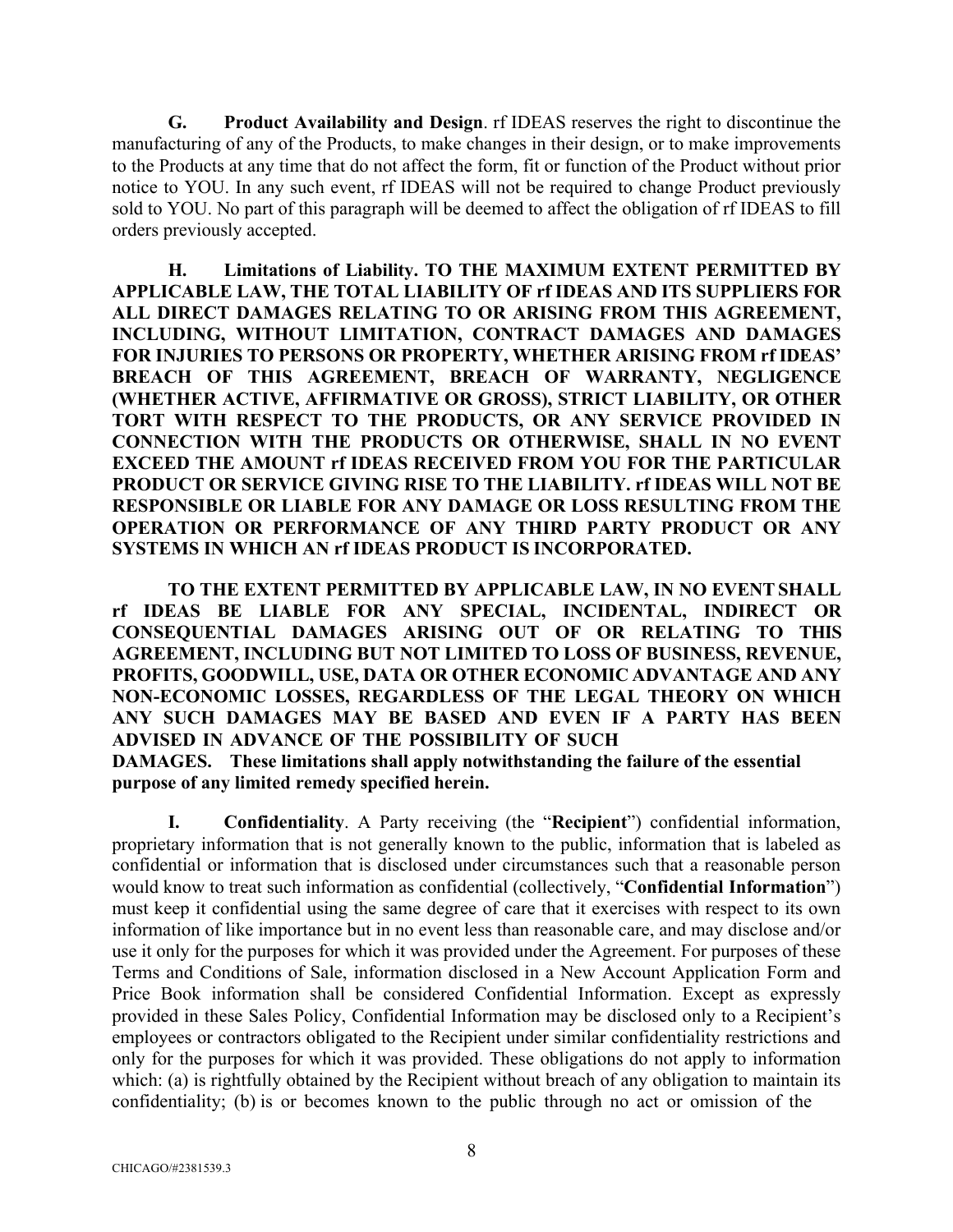Recipient; or (c) the Recipient develops independently without using Confidential Information of the disclosing Party. A disclosure of Confidential Information by the Recipient in response to a valid court or governmental order shall not be considered a breach of these Sales Policy or a waiver of confidentiality for other purposes; provided, however, the Recipient shall give the disclosing Party prior written notice of such order and shall provide reasonable assistance so as to afford the disclosing Party the opportunity to object or obtain a suitable protective order.

Because of the unique nature of the Confidential Information, each Party agrees that the disclosing Party may suffer irreparable harm in the event the Recipient fails to comply with its confidentiality obligations under this Agreement, and that monetary damages will be inadequate to compensate the disclosing Party for such breach. Accordingly, the Recipient agrees that the disclosing Party will, in addition to any other remedies available to it at law or in equity be entitled to seek injunctive relief to enforce such confidentiality obligations.

# **J. Ownership and Third Party Technologies**.

**1. Ownership**. rf IDEAS and its licensors retain all right, title and interest in any software product, firmware, documentation and any rf IDEAS trademarks made available to YOU under this Agreement; all translations and derivatives works of the foregoing; and all rf IDEAS intellectual property rights embodied in or relating to the foregoing as well as all rf IDEAS intellectual property rights embodied in or relating to the rf IDEAS hardware. All software is licensed, not sold. Any good will arising from YOUR use of the rf IDEAS trademarks will inure solely to the benefit of rf IDEAS. No right or license is granted to YOU except as expressly set forth herein and rf IDEAS hereby reserves all rights not expressly granted to YOU in this Agreement. YOU shall take no action that might impair in any way any right, title, or interest of rf IDEAS in or to the software, firmware, documentation or trademarks or other rf IDEAS intellectual property or confidential information made available to YOU. YOU agree to maintain the copyright, trademark and other notices that appear on the rf IDEAS items and associated media.

**2. Third Party Technologies**. The Product may include or be bundled with other technology or software programs licensed under different terms and/or licensed by a vendor other than rf IDEAS. Use of any software programs accompanied by a separate license agreement is governed by that separate license agreement. Any third party software that may be provided with the Product is included for use at YOUR option. rf IDEAS is not responsible for any third party's software and shall have no liability for YOUR use of third party software. Products that include third party technology may be subject to use restrictions as notified by rf IDEAS. You acknowledge actual notice of any such restrictions and agree to use and sell such Products and otherwise operate YOUR business in accordance with such restrictions. YOU will also indemnify and hold rf IDEAS harmless from any claim, demand, cause of action or damage for which rf IDEAS might become liable, arising from or in connection with YOUR use of such Products or otherwise not in compliance with such restrictions.

**K. Services**. If YOU are purchasing any services from rf IDEAS (the "**Services**"), either directly or indirectly through rf IDEAS' sales channel, unless YOU and rf IDEAS have signed a written agreement to the contrary, the following terms shall apply to those Services. rf IDEAS warrants that all Services will be performed in a professional manner consistent with generally accepted industry standards. If there is a breach of the foregoing warranty, YOUR sole and exclusive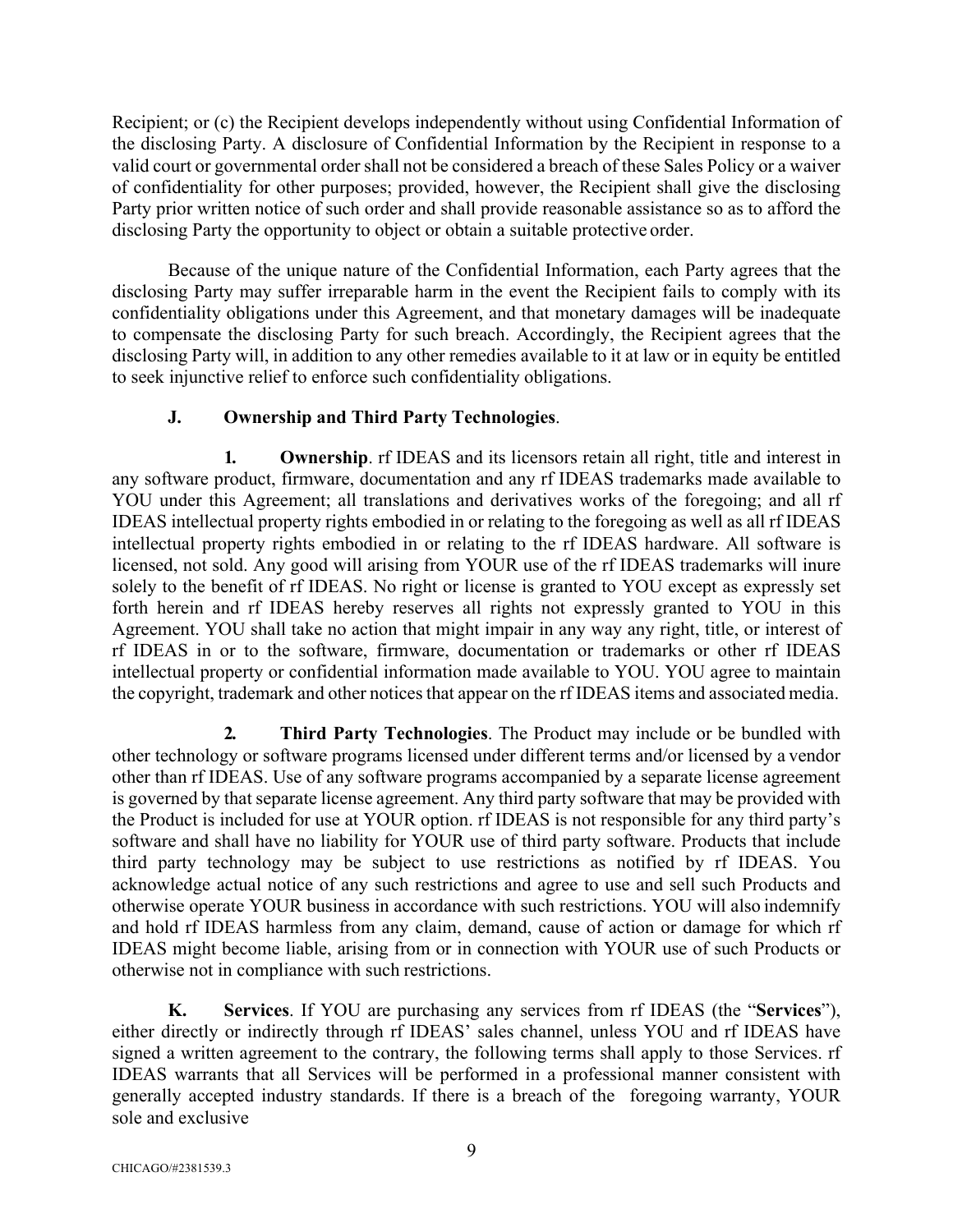remedy, and rf IDEAS' sole and exclusive liability, will be to reperform the Services at no additional charge to YOU. For the avoidance of doubt, the limitation and exclusions of liability in Section J above shall also apply to any Services. If any inventions, technology, developments or other work product (collectively, "**Work Product**") result from the Services, rf IDEAS shall own all right, title and interest in and to such Work Product. All Work Product and Services shall be deemed accepted upon delivery or completion of the Services, as applicable.

# **L. Miscellaneous**.

**1. Compliance with Law**. Each Party shall comply with all applicable laws, ordinances, rules and regulations, and shall obtain any and all permits, licenses, authorization, and/or certificates that may be required in any jurisdiction or any regulatory or administrative agency in connection with the sale, use and/or operations of items purchased from rf IDEAS. Regardless of any disclosure made by YOU to rf IDEAS of an ultimate destination of the Product, YOU agree not to export either directly or indirectly any Product or system without first obtaining a license to export or re-export from the United States Government, as may be required and to comply with the United States Government export regulations as applicable.

**2. Independent Contractor**. Nothing in this Agreement is intended to create a partnership, franchise, joint venture, agency, or a fiduciary or employment relationship. Neither Party may bind the other Party or act in a manner which expresses or implies a relationship other than that of independent contractor. Except as otherwise set forth herein, each Party shall bear its own costs and expenses in performing this Agreement.

**3. Governing Law, Venue and Attorney Fees**. This Agreement shall be construed and interpreted in accordance with the laws of the State of Illinois without giving effect to Illinois' conflicts of laws principles thereof. Any action, suit or proceeding relating to these Sales Policy shall be brought in the appropriate federal or state court location in Cook County, Illinois, and YOU hereby consent to such jurisdiction. In the event of any such action, suit or proceeding, the prevailing party shall be entitled to receive from the other party its attorney's fees, costs and expenses incurred in connection therewith. The United Nations Convention on Contracts for the International Sale of Goods does not apply to this Agreement.

**4. Assignment**. This Agreement will be binding upon and inure to the benefit of the Parties hereto and their respective successors and assigns; provided, however, that neither Party shall assign any of its rights, obligations, or privileges (by operation of law or otherwise) hereunder without the prior written consent of the other Party. Notwithstanding the foregoing, however, (i) either Party may assign this Agreement to a successor in interest (or its equivalent) of all or substantially all of its relevant assets, whether by sale, merger, or otherwise, provided that YOU may not assign this Agreement to a competitor of rf IDEAS without rf IDEAS' express written consent; and (ii) rf IDEAS may assign this Sales Policy to any of its affiliated companies. Any attempted assignment in violation of this section will be void and of noeffect.

**5. Force Majeure**. Neither Party shall be liable for failure to fulfill its obligations under this Agreement or for delays in delivery due to causes beyond its reasonable control, including but not limited to act of God, acts or omissions of the other Party, man-made or natural disasters, material shortages, strikes, delays in transportation or inability to obtain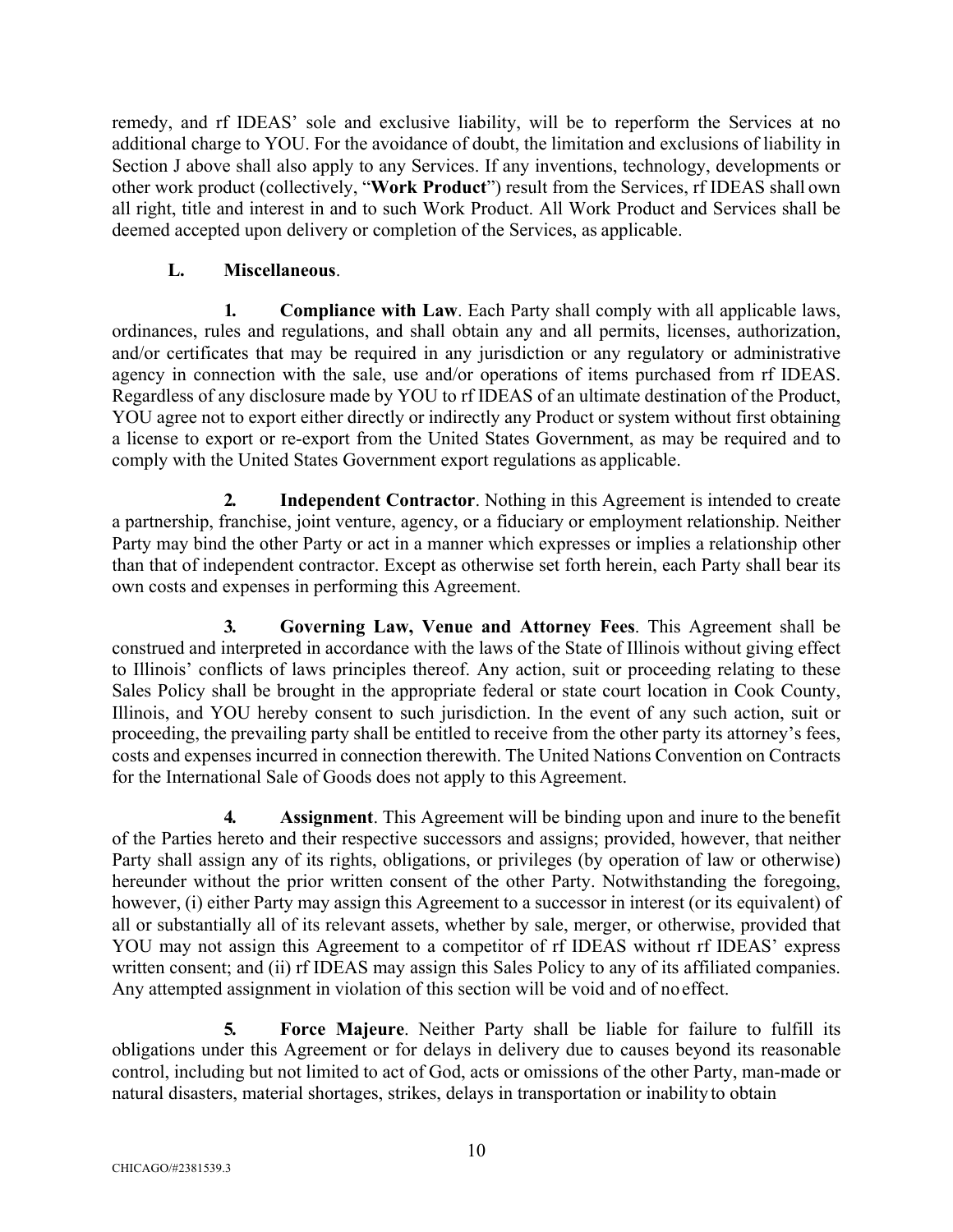labor or materials through its regular sources. The time for performance of any such obligation shall be extended for the time period lost by reason of the delay.

**6. Notices**. All notices provided for pursuant to this Agreement shall be given in writing and shall be effective when either served by personal delivery, or deposited, postage prepaid, in the United States registered or certified mail addressed to the Parties at their respective addresses set forth in the applicable account application, or to such other address or addresses as either Party may later specify by written notice to the other.

**7. Severability**. If any provision of this Agreement shall be held by a court of competent jurisdiction to be contrary to law or public policy the remaining provisions shall remain in full force and effect.

**8. Waiver**. No term or provision hereof shall be deemed waived and no breach consented to or excused, unless such waiver, consent or excuse shall be in writing and signed by the Party claimed to have waived or consented. Should either Party consent, waive, or excuse a breach by the other Party, such shall not constitute consent to, waiver of, or excuse of any other different or subsequent breach whether or not of the same kind as the originalbreach.

**9. Press Releases**. Any and all press releases and other public announcements relating to the existence or terms of this Agreement or the underlying transactions between the Parties, or referring to the other Party in relation to this Agreement, including the method and timing of such announcements, must be approved in advance by the Parties in writing.

**10. Conflicting Terms; Entire Agreement**. This Agreement constitutes the entire understanding and agreement between the Parties hereto with respect to the subject matter and merge and supersede all prior communications, understanding and agreements, written or oral; and no amendments shall become effective without written agreement signed by the Parties hereto. If any conflict shall arise between the terms appearing in the component documents of this Agreement and any Exhibit or Schedule attached hereto or duly authorized and incorporated by reference, the terms appearing in the Exhibit or Schedule shall prevail.

# **ARTICLE II.**

## **RESELLER TERMS**

## **The following additional terms apply to YOU if YOU engage in the resale or any other redistribution of rf IDEAS items.**

**M. License Grant**. Subject to YOUR compliance with the terms and conditions of this Agreement, rf IDEAS hereby grants YOU a nonexclusive, non-transferable, non-sublicenseable (except for sub-distribution as may be provided herein) limited right and license during the term of this Agreement: to use rf IDEAS trademarks as contained on or within the Products or their accompanying documentation in connection with YOUR permitted marketing, resale and distribution of the Products and to sublicense such rights for the purposes of authorizing subdistributors to do the same. Any use of rf IDEAS' trademarks by YOU independently of the rf IDEAS items or associated documentation on which the rf IDEAS trademarks are supplied to YOU is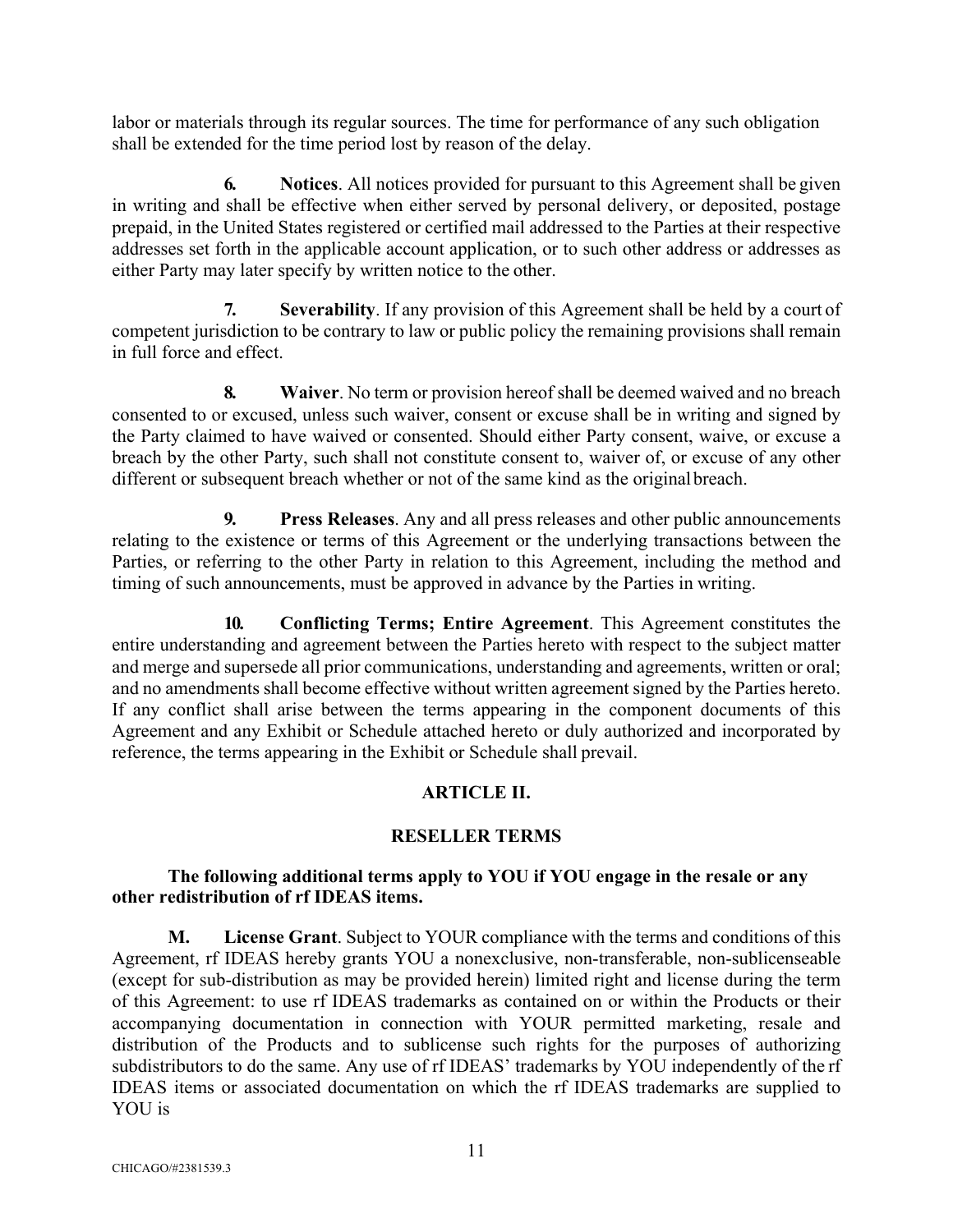subject to the prior written approval of rf IDEAS and must in all cases be made in accordance with rf IDEAS' standard Trademark Policy and any trademark usage specifications which may be modified and provided by rf IDEAS from time to time.

# **N. YOUR Restrictions and Covenants**. YOU represent, warrant, and agree:

(a) not to modify or create any derivative work of any Product or any portion thereof without rf IDEAS' prior written consent; (b) not to decompile, reverse engineer or otherwise attempt to derive source code (or the underlying ideas, algorithms, structure or organization) from any software provided to YOU by rf IDEAS or any firmware provided with rf IDEAS hardware; (c) to take such security measures to protect rf IDEAS' rights with respect to the products, firmware and rf IDEAS trademarks as YOU use to protect YOUR own software, trademark, or other rights, which measures shall at least be reasonable under the circumstances; (d) to comply with the U.S. Foreign Corrupt Practices Act; and (e) to comply with all applicable export laws, restrictions, and regulations of any United States or foreign agency or authority and not to export or re- export, or allow the export or re-export of any product, technology or information it obtains from rf IDEAS pursuant to this Sales Policy in violation of such laws, restrictions or regulations.

**O. YOUR Marketing Obligations**. In marketing and performing under this Agreement, YOU shall: (a) not engage in any deceptive, misleading, illegal, or unethical practices that may be detrimental to rf IDEAS or to the rf IDEAS items provided to YOU; (b) not make any representations, warranties, or guarantees to customers concerning the rf IDEAS items that are inconsistent with or in addition to those made in this Sales Policy or in documentation or written marketing materials provided to YOU by rf IDEAS; (c) shall not advertise the sale of any rf IDEAS product to end users for less than the price rf IDEAS provides to YOU; and (d) comply with all applicable federal, state, and local laws and regulations in performing its duties with respect to the Product. YOU shall be solely liable for any warranties or representations YOU make regarding the Products beyond those warranties expressly offered to YOU by rf IDEAS or otherwise contained in rf IDEAS' generally available marketing materials, unless expressly agreed to in writing by an authorized representative of rf IDEAS.

# **P. End User Support and Technical Certification**.

(a) YOU shall provide to YOUR end user customers of the Products first line responsibility for installation, operation and support of the rf IDEAS items;

(b) YOUR authorization to resell the Products is additionally conditioned upon YOUR compliance with rf IDEAS' technical certification requirements and YOUR maintenance of technically certified personnel and related facilities, if any, necessary to provide direct support to its end user customer of the Products.

(c) YOU shall be responsible for all fees and expenses relating to YOUR attendance of rf IDEAS training (unless otherwise expressly excluded herein), including but not limited to the costs associated with YOUR travel, food and lodging when attending training at rf IDEAS' facilities; or rf IDEAS' reasonable travel, food and lodging costsif YOU request rf IDEAS to provide training at YOUR facilities.